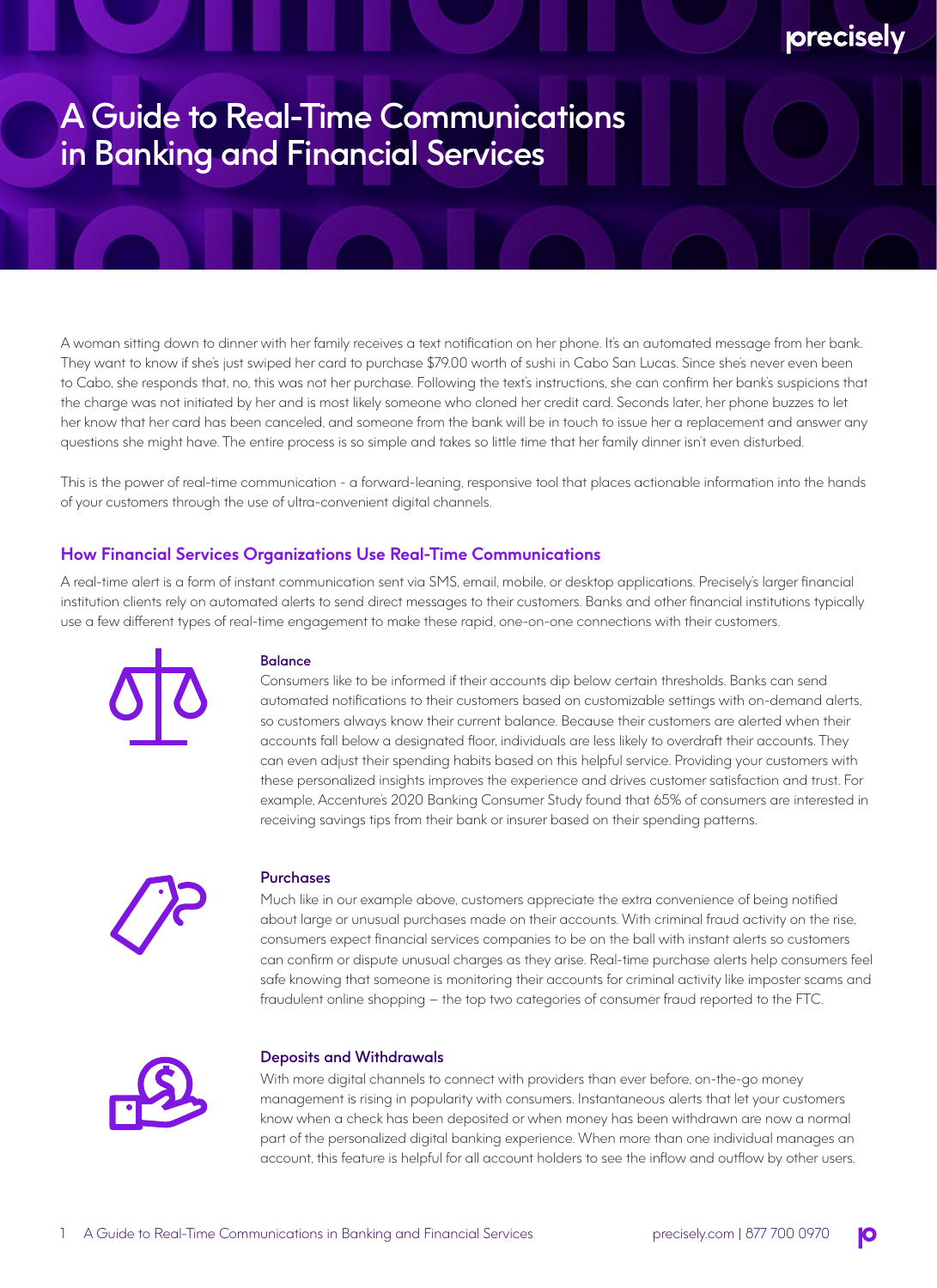

#### Account Changes

Particularly useful for cybersecurity, real-time alerts can be sent by financial services providers to customers whenever account information, like an address or password, changes. These prompts are critical for mitigating fraudulent activity and keeping customer accounts secure. Since 76% of consumers would like assistance in dealing with cyber threats, these rapid notifications have become necessary to help customers feel secure in our digital world.



#### Personalized Advice and Perks

More and more financial services businesses are offering specialized advice and even perks to customers via real-time communication. Consumers respond well to companies that take this personalized approach, and digital channels make it simple and easy to form these individual connections with customers. Over half of those surveyed in Accenture's report would like a chatbot that offers personalized financial advice, and 68% would be interested in receiving offers and perks based on where they shop most often. Organizations that invest in these capabilities are likely to jump ahead of the competition.

# **Your Customers Expect Real-Time Engagement – Are You There Yet?**

In the World Retail Banking Report 2021, 81% of those interviewed said they would be motivated to switch to a newage financial institution for anytime, anywhere accessibility and more on-demand banking capability. Increasingly, customers have come to expect immediate assistance and omnichannel engagement from their financial services providers.

Heightened consumer demand for this 24/7 convenience is due, in part, to how many other industries have embraced real-time communications. For instance, online retail shopping experiences offer instant purchase notifications in the form of digital invoices or receipts. A shipper will automatically send a separate alert when they have determined a likely delivery window. Then, customers receive a message when the item is delivered. Sellers can interact with customers post-delivery through customized emails with survey links and promotional codes that can be applied to future purchases. These frequent touchpoints keep the customer engaged at every step of the sale process, and, critically, they set achievable expectations throughout the entire customer life cycle.

Real-time alerts, automated emails, and push notifications are an integral part of our everyday lives. Service markets are mobile-centric, and many businesses are working hard to lower their baseline response times. For good reason – Salesforce reports 83% of customers expect to engage with someone immediately upon contacting a company. With the significant growth in user adoption of digital technologies, many industries have adjusted their engagement strategies to incorporate on-demand, omnichannel distribution. Consumers expect oneon-one communication from businesses, and when financial services companies fall behind the digital curve, their customers notice.

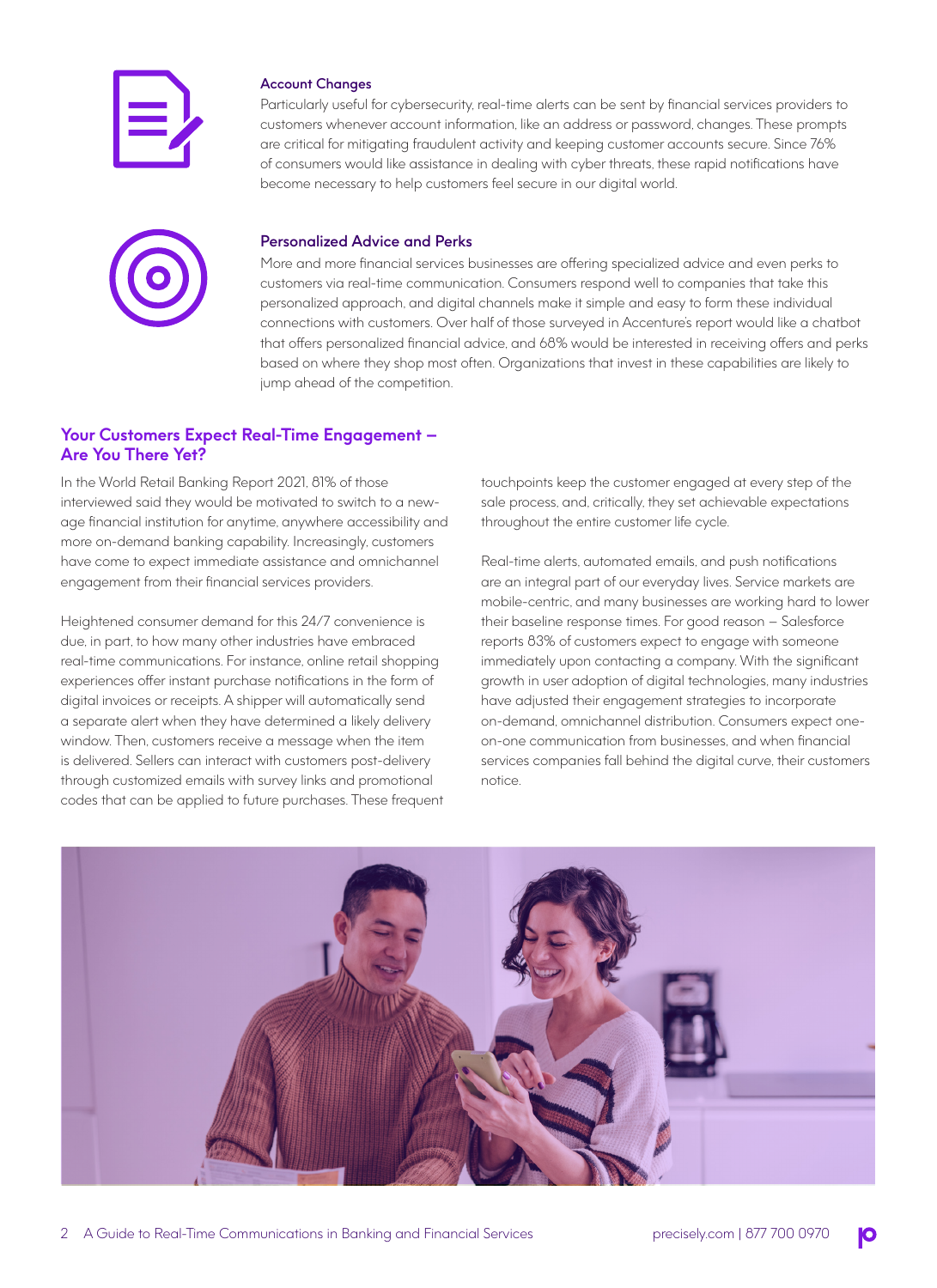# **The Benefits of Anytime, Anywhere Communications**



#### Faster response to potential fraud

Depending on how and when it occurred, a financial institution could be considered liable for fraudulent activity. By utilizing a real-time alert system, businesses can improve their response times to malicious activities. Your customers know when their account activity is suspicious versus merely unusual. Loop them into the conversation with automated alerts so they can help you suspend fraudulent charges or cancel compromised purchase cards before bad actors can rack up additional charges.

#### Reducing strain on internal resources

Customer Communications Management (CCM) technologies make rapid response and real-time alerts simple and easy to automate, freeing internal resources for other activities. By tracking and archiving all customer communications, including real-time messaging, customer support personnel can quickly assist customers with any issues that arise. These time-saving capabilities can reallocate resources to more value-adding activities that drive revenue growth, like new customer engagement and discovering upsell opportunities.



#### Staking your claim in the future of digital engagement

As instant communication becomes easier to implement and more sophisticated in capability, its usage will continue to grow. Since the pandemic, 44% of retail banking customers use their primary bank's mobile app more often, and Bank of America's business banking app has experienced a 117% growth in mobile check deposits. Accenture found that 50% of customers use mobile apps or websites to interact with their banks at least once a week. Simply put, to stay ahead of the competition, you need real-time, digital engagement.

# **Real-Time Communications As Part of an Omnichannel CX Strategy**

The ability to connect with your customers via multiple channels, including in-person, paper documents, and various devices and digital platforms is no longer optional. Seventy-four percent of consumers use multiple channels to start and complete a transaction, but nearly half of all banking and investment customers experience high levels of difficulty while interacting with these businesses in various media, according to the 2021 World Retail Banking Report. Seventy-six percent of these customers expect an omnichannel experience from their banks.

Providing a seamless omnichannel CX that increases customer satisfaction and loyalty takes more than simply slapping more digital channels into your offering. One 2020 study by J.D. Power discovered that digital-only customers of retail banks have the

lowest levels of customer satisfaction. With consumers flocking to digital channels in droves, the question becomes - how do financial services providers improve customer happiness and retention while engaging in a progressively digital-first world?

The answer lies in hyper-personalized, one-to-one, real-time engagement. Digital communications don't have to lose the human touch. In fact, by leveraging the benefits of digitalization, like increased access to customer data and analytics, businesses can actually engage customers on a more intimate level than before. By layering real-time communications into an overall omnichannel CX strategy, organizations can deliver more relevant content and offerings tailored to each customer's needs - exactly when, where, and how they want.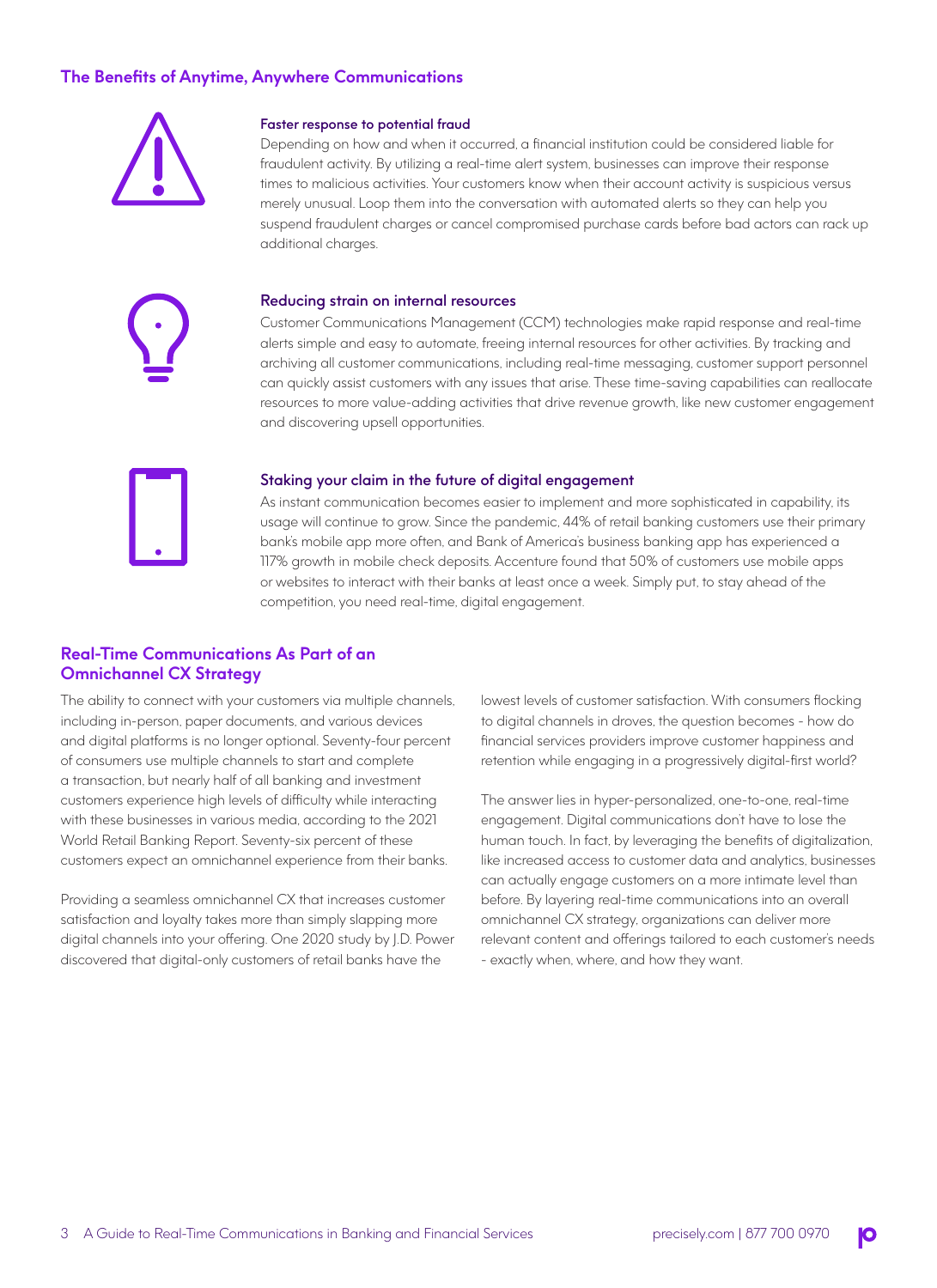# **How to Integrate Real-Time Engagement into Your Customer Communications**

Integrating real-time communications into your overall CX strategy doesn't have to be complicated. Here is a four-step checklist you can use in your journey to incorporating real-time engagement and alerts into your systems and processes.



#### Employee buy-in

Gather feedback from all users and internal stakeholders before pressing ahead with implementation. Ask your fellow team members for advice and suggestions for improvement. Have everyone look at your current communication channels from the customer's point of view so that you can define system requirements that work for all future users, both internal and external.

#### Communications and compliance audit

Put together a detailed inventory of current communication processes and customer journeys so that you can identify the gaps and prioritize those areas. Check to see how compliance will change as a result of real-time alerts and messaging.



#### Customer surveys

Speak to new and long-term customers about real-time alerts. What would they want to see? What would they want to change about your current processes? Conduct a network-wide survey to assess customer readiness for these new digital channels.

#### CCM partnership

The final key to successful real-time implementation is to work with a CCM partner who understands your challenges and can offer expert advice and guidance as you make these changes. No matter the institution's size or the legacy systems already in place, Precisely is prepared to help streamline the integration of our fully customizable CCM solution, incorporating real-time capabilities to maximize customer engagement.

Offering rapid, on-demand connections to customers is the best way to provide a human touch and enhance customer experiences through digital channels. Financial services providers will find that building in these real-time capabilities is much easier with proper planning and professional support from experienced data driven CCM experts. If you want to learn more about how CCM solutions enable real-time customer engagement, contact us for a demo or visit our website at: www.precisely.com/engage.